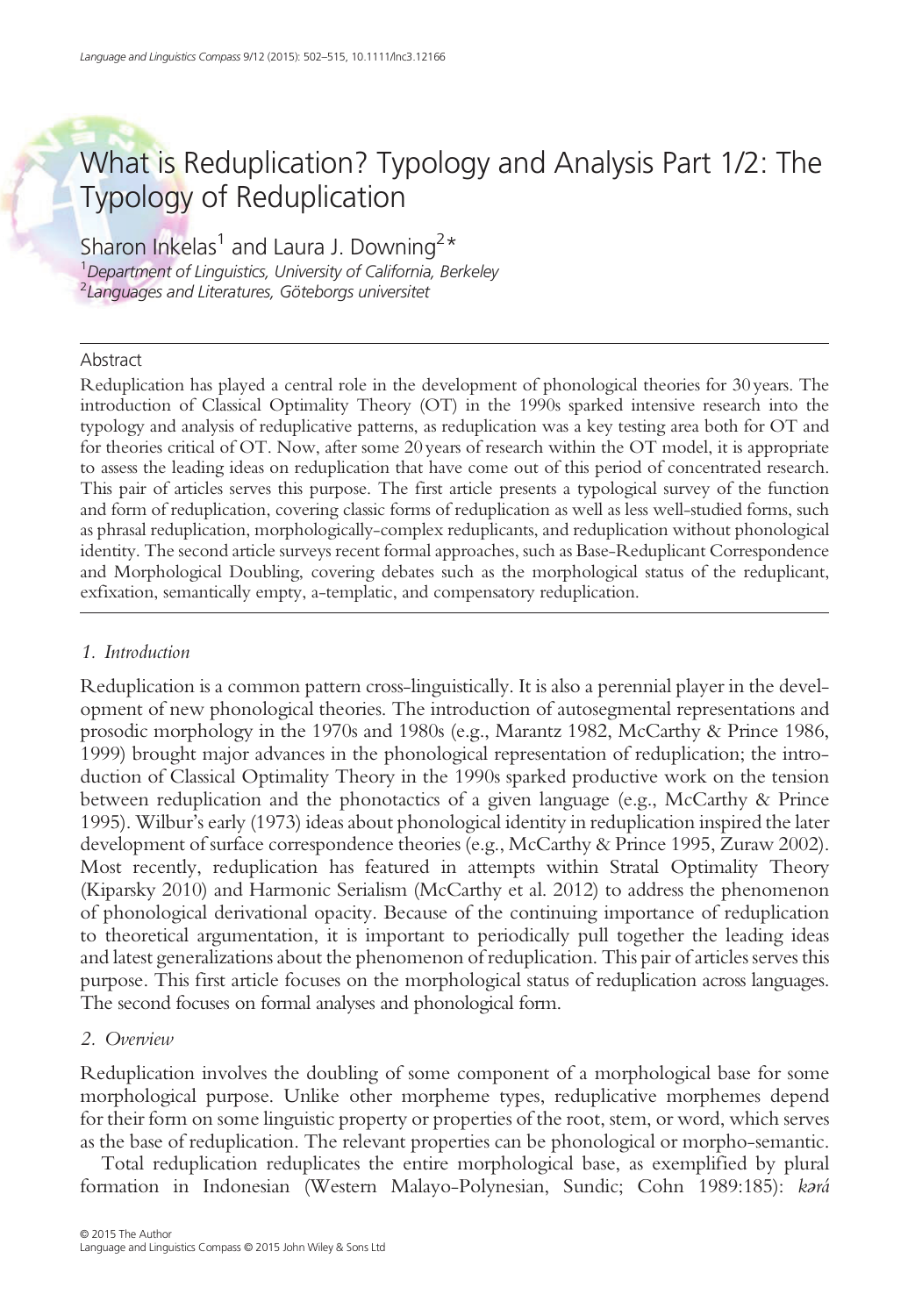'monkey'→kərá-kərá 'monkeys'. Partial reduplication duplicates some phonologically characterizable subpart, e.g., a maximal syllable, as in plural formation in Agta (Western Malayo-Polynesian, Northern Philippines; Healey 1960, cited in Marantz 1982:439): takki 'leg' → tak-takki 'legs'.<sup>1</sup> In straightforward reduplication patterns like these, the reduplicant is as segmentally identical to its base as possible, while still conforming to size restrictions on the reduplicant. However, as we shall see, there can be principled differences of other kinds between the segments of the reduplicant and its base, motivated on both phonological and semantic grounds.

In this article, we take up two issues in the morphology of reduplication, which have received particular attention in the theoretical literature, namely, what does reduplication copy (i.e., what is the morphological base for reduplication)? What is the morphological composition of the reduplicative morpheme? The companion article focuses on analytical issues of reduplicative form.

# 3. Functions of Reduplication

Morphological reduplication, both total and partial, is associated with a wide range of syntactic and semantic functions (see e.g., Moravcsik 1978, Kiyomi 1993, Regier 1994, Niepokuj 1997, and Rubino 2005, 2008 for cross-linguistic surveys.) Reduplication is often semantically iconic, expressing meanings that are impressionistically related to its duplicative nature, like pluralization, emphasis, and frequency/repetition (Kiyomi 1993). For example, Warlpiri (Pama-Nyungan) uses total reduplication to express plurality of nouns with human reference (kurdu 'child'→kurdukurdu 'children'; wirriya 'boy'→wirriya-wirriya 'boys'; Nash 1986:130. Total reduplication encodes pluralization or diversity for nouns in Indonesian (búku 'book'→búku-búku 'books', minúman 'drink'→minúman-minúman 'drinks', kəmàʃarakátan 'society'→kəmàʃarakátan-kəmàʃarakátan 'societies'; Cohn 1989:185). In Acehnese (Western Malayo-Polynesian, Sundic), reduplication expresses emphasis: tambô 'drum'→tambô-tambô, ma 'mother'→ma-ma (Durie 1985:39-40); in Lusaamia (J.34; Western Kenya and Eastern Uganda), verb stem reduplication can add the meaning of repetition:  $oxu$ -[lakasy-a] 'INF-drop-FV=to drop' $\rightarrow oxu$ -[lakasya-lakasya] 'to drop repeatedly', oxu-[sasak-a] 'INF-pound-FV=to pound'→oxu-[sasaka-sasaka] 'to pound to dust' (Marlo 2002:13); in Nadrogā (Central-Eastern Oceanic; Geraghty 2002:841), agent-oriented verbs form frequentatives when their roots are reduplicated, e.g.,  $\frac{f \cdot \text{tol}}{i}$ -vi-a 'see-TR-3SG = look at it' $\rightarrow$  [tola-tola]-vi-a 'look repeatedly at it'. According to Bakker and Parkvall (2005) and papers in Kouwenberg (2003), these kinds of iconic meanings are characteristic of reduplication in creoles.

More broadly, however, reduplication can be associated with quite a wide range of derivational and inf lectional meanings, some of them not clearly iconic at all. These include changes in part of speech. Reduplication can convert verbs to nouns, as in Banoni (Oceanic): resi 'grate coconut'→re-resi 'coconut grater', sogu 'to husk coconut'→so-sogu 'coconut-husking stick' (Lynch & Ross 2002:442, Lincoln 1976:164). Conversely, reduplication can convert nouns to verbs, as in Ulithian (Oceanic; Lynch 2002:799): sifu 'grass skirt'→ sif-sifu 'wear a grass skirt'; *yaŋi* 'wind' $\rightarrow$ *yaŋi-yaŋi* 'blow'. Beyond changing part of speech, reduplication can carry out other functions typically categorized as derivational. In Nadrogā, reduplication is used 'to form intransitives of patient-oriented verbs', thus *vuli* '[to be] turned over' $\rightarrow$ *vuli-vuli* 'turn over' (Geraghty 2002:841). In Siroi, reduplication of the verb plus class marker connotes pretence, e.g., [malmbi-k-et]-[malmbi-k-et]-ng-ate '[cry-k-1SG.PRES]-[cry-k-1SG.PRES]-ng-3SG.PRES= he is pretending to cry' (Wells 1979:36). Reduplication can even mark inflectional categories not related to plurality. In Tarok (Benue-Congo, Platoid), noun reduplication expresses third person singular possession: a-[fini] 'yarn' → a-[fini-fini] 'his/her yarn', a-[dànkali] 'potato' → a-[dànkalidànkali] ~ a-[dànkali-kali] 'his/her potato' (Niepokuj 1997:23, citing Robinson 1976, Sibomana 1980, 1981).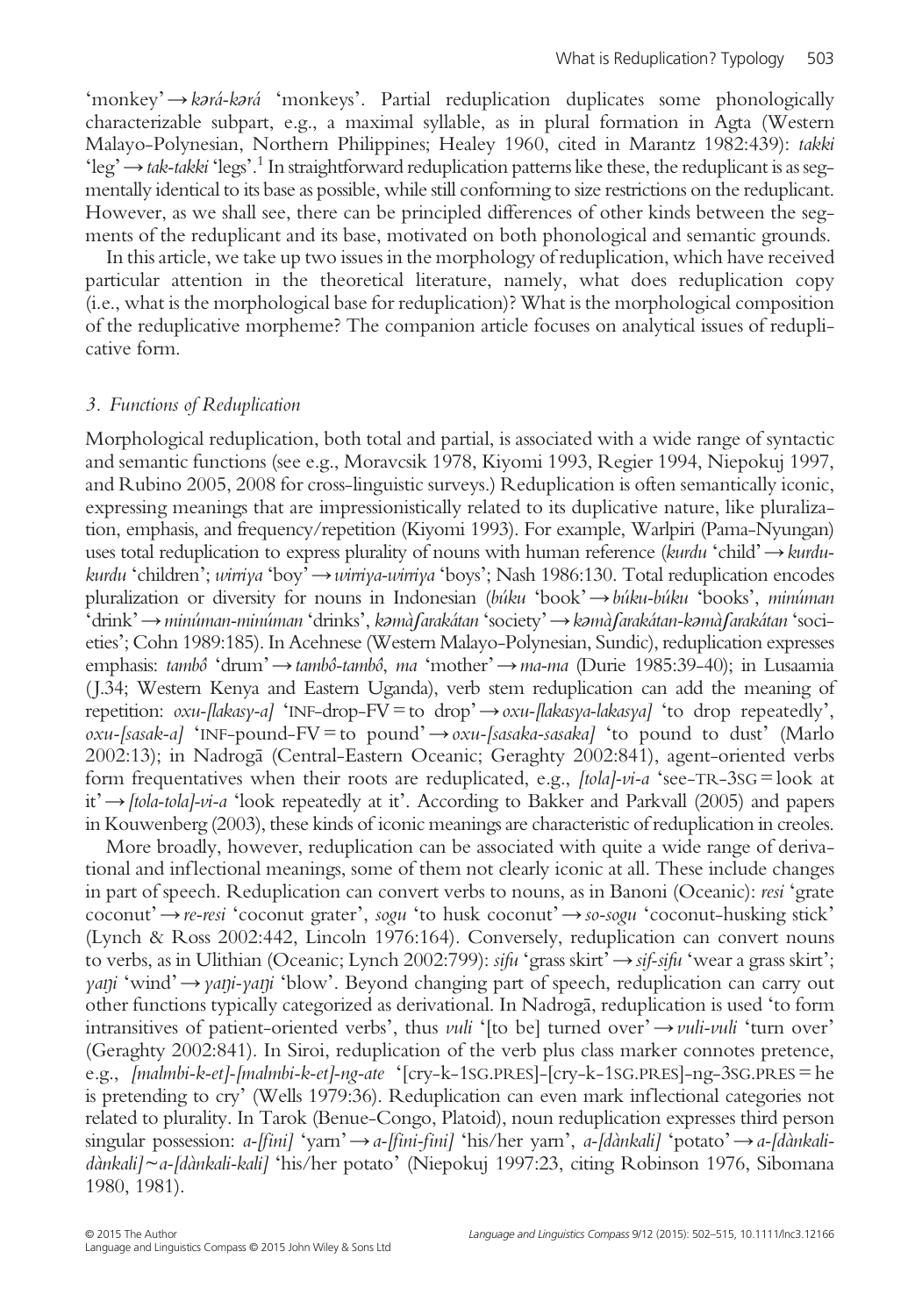# 504 Sharon Inkelas and Laura J. Downing

In sum, reduplication is associated, cross-linguistically, with a fairly large subset of the derivational and inf lectional semantic and syntactic operations that morphology can perform. Although one might initially hypothesize, based on its form, that reduplication is likely to be associated with iconic meanings, reduplication is certainly not limited to encoding pluralization, distributivity, intensity, and so on. Statistical studies are needed to determine whether reduplication is more likely to be iconic than other types of morphology. It does seem clear even at this preliminary state that not every morphological function is equally likely to be encoded through reduplication. Operations like applicativization, negation, and case marking are just some of the functions that are commonly morphologically encoded but which seem rarely, if ever, to be reduplicative in form.

# 4. What, Morphologically, Does Reduplication Copy?

Reduplication can target the entire word, the root, or any stem-sized subconstituent in between. More surprisingly, it can target non-lexical bases, like individual affixes, and it can target supralexical bases, like phrases. It is also not uncommon for the morphological base of reduplication in any given pattern to vary among several options, determined by phonological or semantic factors. We brief ly review each of these possibilities, dwelling on the theoretically challenging cases where the reduplicant does not subcategorize for a lexical constituent of fixed description.

# 4.1. REDUPLICATION COPIES A LEXICAL CONSTITUENT OF THE BASE

For an example of variation in the lexical base for reduplication within a language family, we can turn to the family of Bantu languages, in which verb reduplication is widespread. The schema in (1), based on work by Downing (e.g., 1997, 1998ab, 1999ab, 2000, 2003, 2006), Hyman (e.g., 2009), and others, shows an internal analysis of the verb which has been motivated in many Bantu languages.

(1)



In a study of the natural history of Bantu reduplication, Hyman (2009) identifies examples of reduplication at each verb-internal level. The semantics of the constructions Hyman surveys are similar, indicating a common historical source. Ciyao (p. 21; Ngunga 2001) manifests full stem reduplication, including derivational suffixes (2a) and the final inflectional suffix (2b). By contrast, Ndebele (S. 44; Sibanda 2004) reduplicates only the Dstem, excluding any suffix in the FV position (2c–d). In Kinyarwanda (N. 61; Kimenyi 2002), only the root is reduplicable,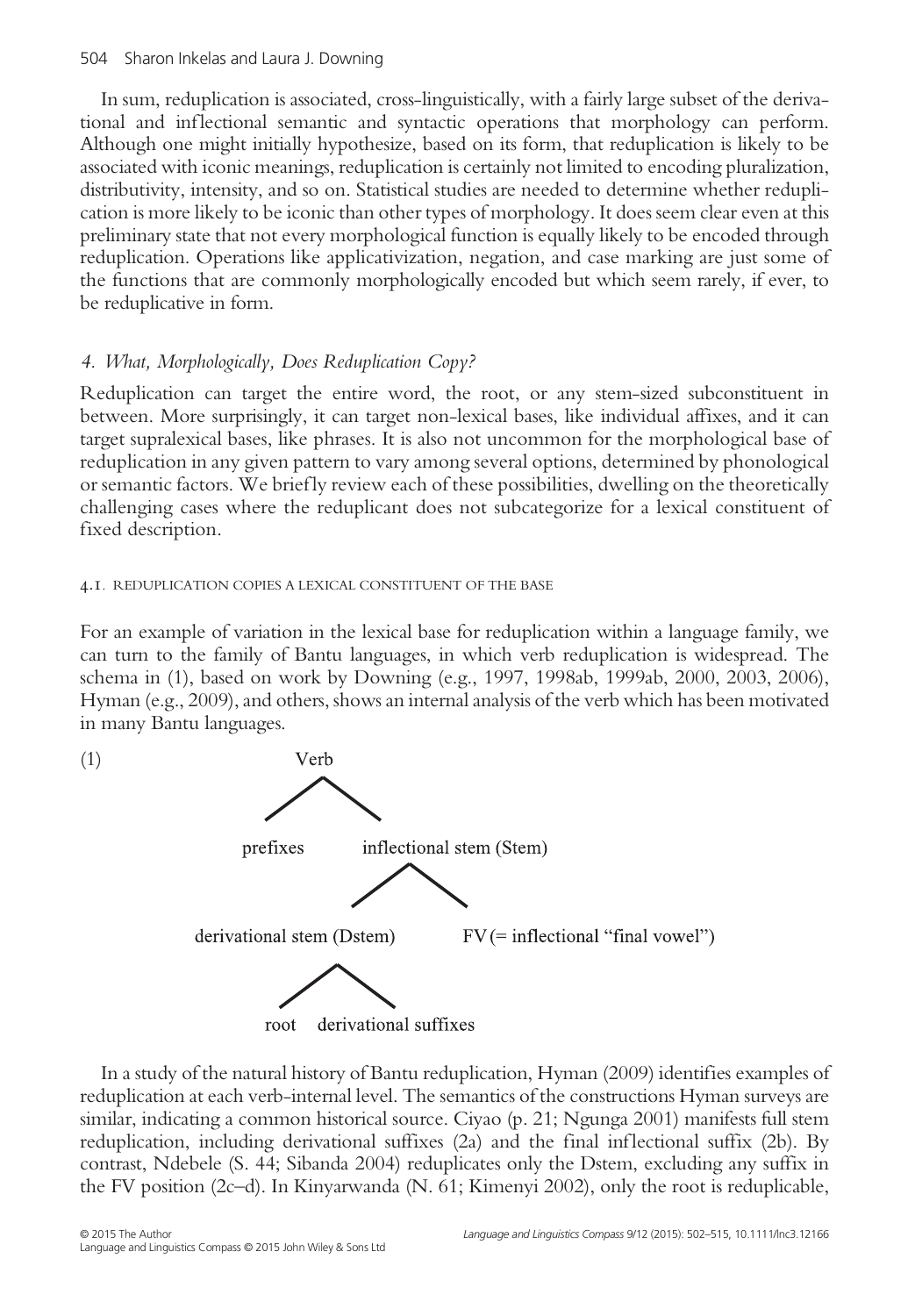as shown in  $(2e-f)$ . Verb stems are shown, in all examples in  $(2)$ , without inflectional or infinitival prefixes, as these do not undergo reduplication:

| (2) | Full stem reduplication (all suffixes)         |               |                                             |                                                    | [Ciyao]       |
|-----|------------------------------------------------|---------------|---------------------------------------------|----------------------------------------------------|---------------|
|     | a. telec-el-a                                  | $\rightarrow$ | telec-el-a + telec-el-a                     |                                                    |               |
|     | 'cook-APPL-FV'                                 |               | 'cook for someone frequently'               |                                                    |               |
|     | b. dim-ile                                     | $\rightarrow$ | $dim$ -ile + dim-ile                        |                                                    |               |
|     | 'cultivate-PERF'                               |               | 'cultivated many times'                     |                                                    |               |
|     | Dstem reduplication (no inflectional suffixes) |               |                                             |                                                    | [Ndebele]     |
|     | c. lim-el-a                                    | $\rightarrow$ | $\lim$ -e + $\lim$ -el-a                    |                                                    |               |
|     | 'cultivate-APPL-FV'                            |               | 'cultivate for/at a little, here and there' |                                                    |               |
|     | d. lim-e                                       | $\rightarrow$ | $\lim_{-a + \lim_{-e}$                      | $(*lim-e + lim-e)$                                 |               |
|     | 'cultivate-SUBI'                               |               |                                             | 'cultivate a little, here and there (subjunctive)' |               |
|     | Root reduplication (no suffixes)               |               |                                             |                                                    | [Kinyarwanda] |
|     | e. rim-w-a                                     | $\rightarrow$ | rim-aa + rim-w-a                            | $(*rim-w-a + rim-w-a)$                             |               |
|     | 'cultivate-PASS-FV'                            |               | 'be cultivated several times'               |                                                    |               |
|     | f. rim-ir-a                                    | $\rightarrow$ | rim-aa + rim-ir-a                           | $(*rim-i + rim-ir-a)$                              |               |
|     | 'cultivate-APPL-FV'                            |               | 'cultivate for/at, here and there'          |                                                    |               |

This cross-linguistic variation could be modeled by treating reduplication variously as either affixation or compounding at the root, stem, or word level.

#### 4.2. REDUPLICATION COPIES AFFIXES AND OTHER SEMANTIC SCOPE MISMATCHES

In some cases, reduplication copies an affix, rather than a root, stem, or word. Affix reduplication is significant because it shows the degree to which reduplication can be sensitive to the internal morphological structure of the input to reduplication. In addition, the meaning associated with affix reduplication is often seemingly unrelated to the meaning of the affix being reduplicated. Several cases of affix reduplication are discussed in Inkelas & Zoll (2005).

One such case occurs in Amele (Trans New Guinea, Madang). According to Roberts (1991:130–31), to express iterative aspect in Amele,

"the whole stem is normally reduplicated if the verb does not have an object marker, otherwise the object marker is reduplicated either in place of or in addition to the reduplication of the verb stem."

The following data are from Roberts (1987:252-254; 1991:131):

| (3) | a. gu-gu             | 'hit' (iterative)                              | [Amele] |
|-----|----------------------|------------------------------------------------|---------|
|     | ji-ji                | 'eat' (iterative)                              |         |
|     | budu-budu-e?         | 'to thud repeatedly'                           |         |
|     | qbatan-qbatan-e?     | 'split-INF' (iterative)                        |         |
|     | b. hawa-du-du        | 'ignore-3s-3s' (iterative)                     |         |
|     | gobil-du-du          | $\text{stir}-3s-3s = \text{stir}$ and stir it' |         |
|     | quduc-du-du          | 'run-3s-3s' (iterative)                        |         |
|     | c. bala-bala-du-d-e? | 'tear-3s-INF $=$ to tear it repeatedly'        |         |

In Boumaa Fijian (Oceanic), stems formed by spontaneous or adversative prefixes mark plurality by reduplicating both the prefix and the root (Dixon 1988:226):

| (4) | ta-lo'i | bent'     | ta-ta-lo'i-lo'i | 'bent in many places'   | [Boumaa Fijian] |
|-----|---------|-----------|-----------------|-------------------------|-----------------|
|     | ca-lidi | 'explode' | ca-ca-lidi-lidi | 'many things explode'   |                 |
|     | 'a-musu | ʻbroken'  | 'a-'a-musu-musu | 'broken in many places' |                 |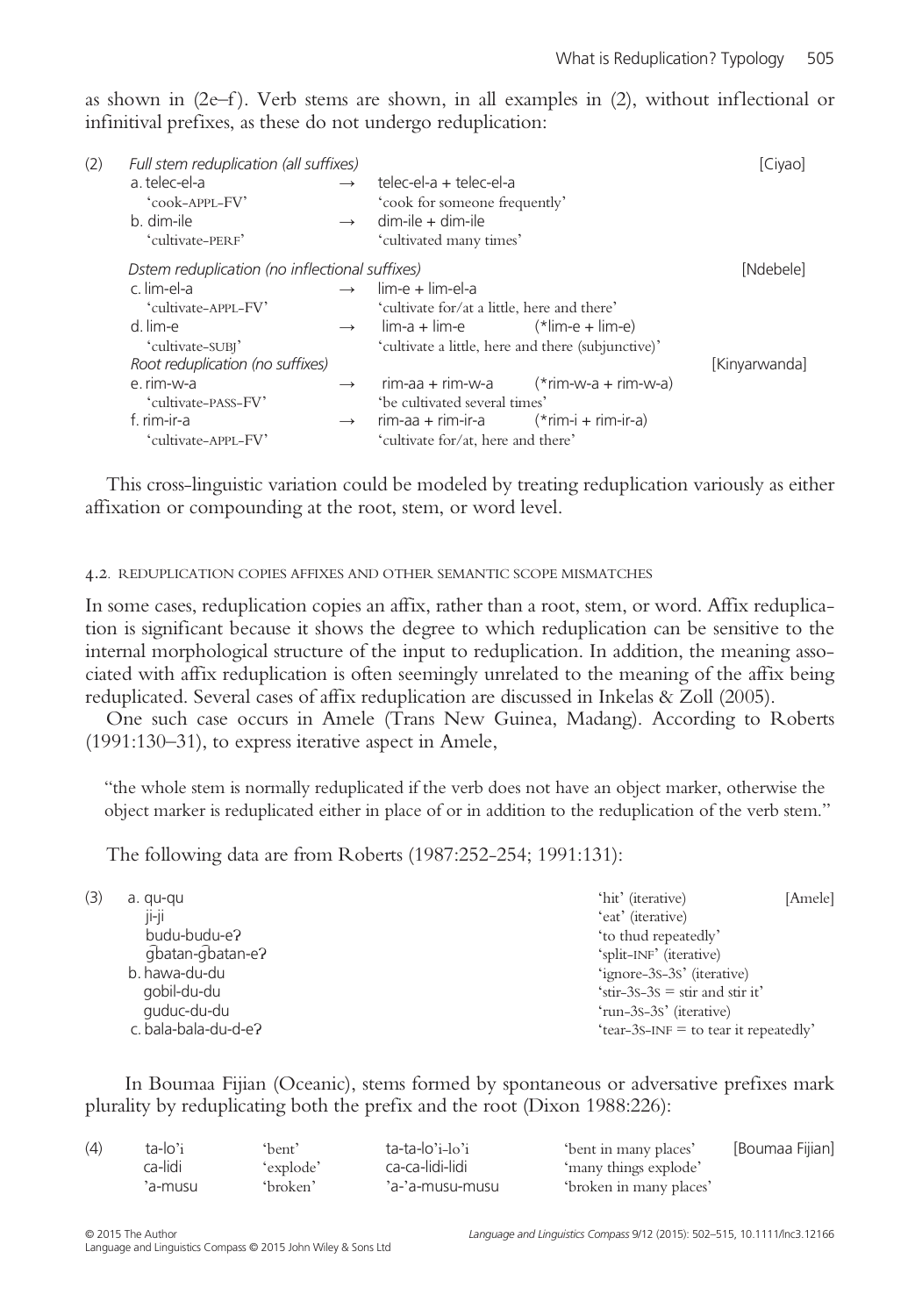Note that in both these cases even though an affix is copied, reduplication has semantic scope over the entire stem or word.

Affix copy is not the only type of reduplication that leads to such mismatches in semantic scope. Harley and Leyva (2009) cite an interesting case of internal root reduplication in Hiaki (also known as Yaqui; Uto–Aztecan, Cahita), in which habitual reduplication appears to reach into N–V compounds to target the head V but semantically takes scope over the entire compound. Thus, the verb kuta-siute 'stick-split= wood-splitting' reduplicates as kuta-siu-siute 'wood-splitting habitually'; pan-hooa 'bread-make=making bread' reduplicates as pan-ho-hoa; etc. Haugen (2009), like Aronoff (1988) before him, relates head reduplication in general to the phenomenon of head inflection, familiar from such English examples as *understand* ~ *understood*  $or$  grandchild  $\sim$ grandchildren.

An even more extreme case in which reduplication of an inner element can have semantic scope over a higher constituent comes from noun–noun compounds in Pima (Uto–Aztecan, Tepiman). Either the first member or the second member, or both, can be reduplicated to effect pluralization, with no apparent difference in the meaning. According to Haugen (2009), citing Munro and Riggle (2004), speakers exhibit free variation according to whether the first member, the second member or both reduplicate. Reduplicants are underlined:

| (5) | a. 'ònk-'ús<br>salt-tree             | 'ò-'onk-'ús ~ 'ònk-'ú-'us ~'ò-'onk-'ú-'us         | [Pima] |
|-----|--------------------------------------|---------------------------------------------------|--------|
|     | 'tamarack'                           | 'tamaracks'                                       |        |
|     | b. bàn-nód:adag<br>coyote-plant.type | bà-ban-nód:adag ~ bàn-nond:adag ~bà-ban-nond:adag |        |
|     | 'pevote'                             | 'peyote (pl.)'                                    |        |

This case can be instructively compared with the examples of Boumaa Fijian, above, in which both elements of an affixed stem must reduplicate, and with Hiaki serial verb reduplication, where habitual reduplication targets the constituent it scopes over. Harley & Leyva 2009, n. 44, cite the example of nok 'speak' + ii'aa 'want': compare [nok]-[i'-i'aa] 'always want [him] to speak' with [no-nok]-[ii'aa] 'want [him] to habitually speak] with [no-nok]-[i'-i'aa] 'always want [him] to habitually speak'. The three-way comparison shows that reduplication processes can target a morphological subconstituent whose contribution to the syntax and semantics of the resulting word need not be related to its unreduplicated meaning.

## 4.3. INFIXATION

Reduplicative morphemes often occur as infixes (Broselow & McCarthy 1983). In his comprehensive overview of infixation, Yu (2007: 10) defines an affix as infixing "if it appears as a segmentally distinct entity between two strings that form a meaningful unit when combined but do not themselves exist as meaningful parts." Some infixes, like the Yurok (Algic) intensive -eg-, occur just inside the edge of a word, adjacent to some peripheral 'pivot' (Yu 2007). Yurok -eg- always appears before the first vowel of the verb:  $la: x \rightarrow \text{lega}: y$ ; trahk- 'to fetch'→tregahk (Yu 2007:89, citing Garrett 2001). Other infixes, like construct state markers in Ulwa (Misumalpan), are attracted to some salient, typically stressed, potentially internal position. Ulwa construct state infixes are positioned after the first iambic foot (thus after the first stressed syllable) of the stem:  $sú:lu$  'dog' $\rightarrow$ sú:-ma-lu 'dog-CNS2', waráwwa 'parrot sp.'→waráw-kana-wa 'parrot sp.-CNS33' (McCarthy & Prince 1993; Green 1999, cited in Yu 2007:119). Yu (2007), and before him, McCarthy & Prince (1990), analyze Ulwa-style infixes as affixing to a prosodic constituent, namely, the stressed syllable.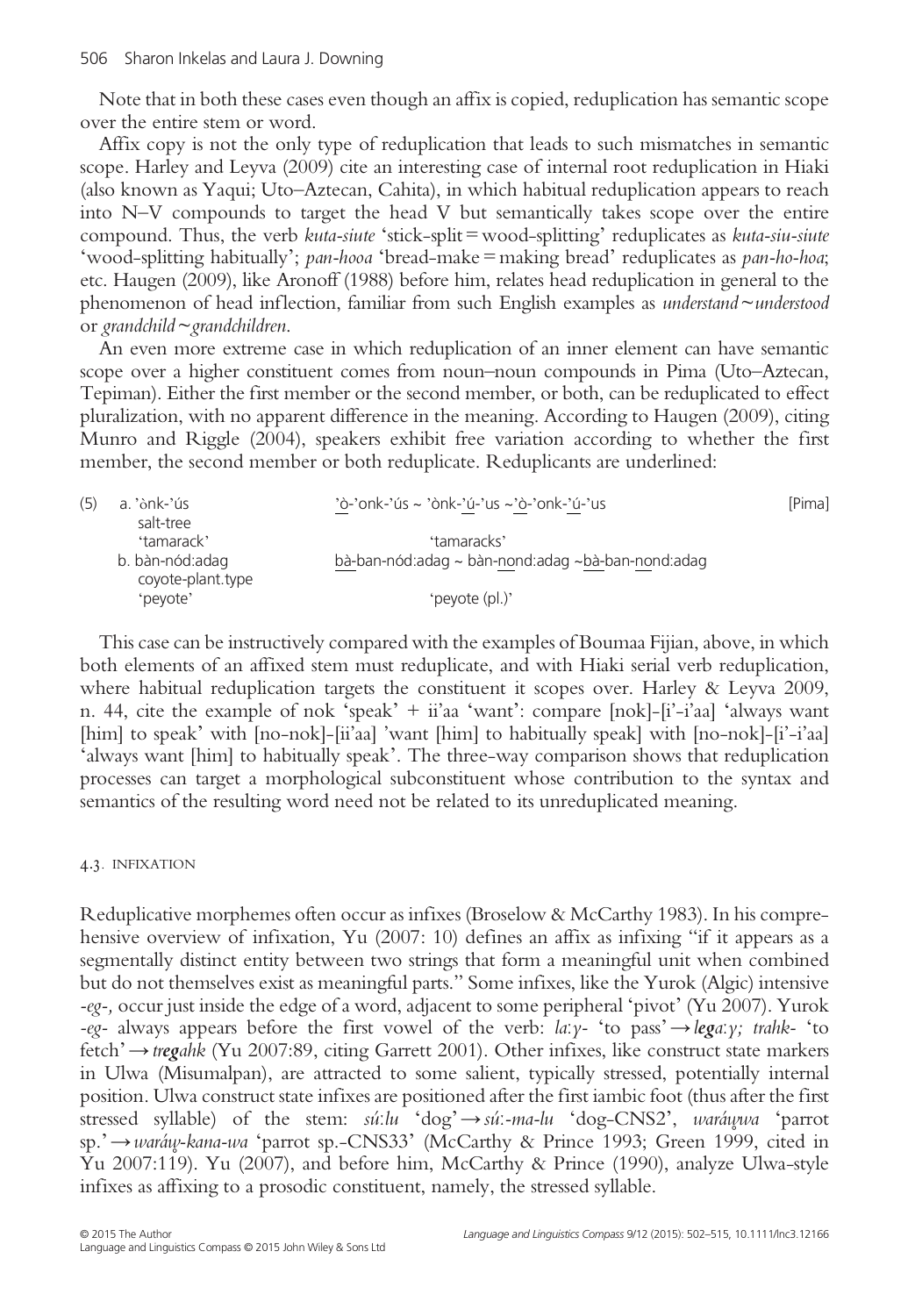These distributional properties of infixation hold equally of internal reduplication, or reduplicative infixes. A parallel case to Yurok of internal 'edge-pivot' reduplication occurs in Mangarayi (Australian, Mangarayi), where plurality and adjective intensification are marked by a -VC(C)- reduplicant preceding the first vowel: *gurjag*  $\rightarrow$  *gurjurjagji* 'having a lot of lilies', gabuji  $\rightarrow$ gababuji 'old person' (Yu 2007:92, citing Merlan 1982 and Kurisu & Sanders 1999). A reduplicative counterpart of Ulwa prosodically affixing infixes is exemplified by continuative reduplication in Chamorro (Western Malayo-Polynesian), marked by CV reduplication of the stressed syllable (Topping 1973:259, cited by Yu 2007:122): sága 'stay'  $\rightarrow$  sásaga 'staying'; hugándo 'play'→hugágando 'playing'.

Infixing reduplication has the potential for creating the kind of mismatches between scope and linear position that were discussed in the preceding section, in which reduplication of an element close to the root can be associated with a meaning that has scope over a larger subconstituent, or even the whole word. A typical example in this respect is Samala (Chumash), in which reduplication of the first syllable of the root in complex words endows the entire verb with the meaning of 'repetitive, distributive, intensive, or continuative force' (Applegate 1972:383–84; 1976). Examples include s-am-ti-lok'in 'they cut it off' $\rightarrow$ samtiloklok'in, where the root is lok'in. Following Applegate's original insight, Inkelas & Zoll (2005) analyze Samala reduplication as infixing; it is actually an outer layer of morphology, matching its semantically wide scope, even though it is infixed to an inner prosodic constituent that roughly corresponds to the root. Aronoff (1988) provides a similar account of roottargeting infixation in Tagalog. Root-targeting infixes often result in the phonological effect known as 'Exfixation', discussed in section 3.2 of part 2 of this article.

## 4.4. REDUPLICATION COPIES A PHRASE

Reduplication is normally characterized as a word-bounded process. Reduplication performs derivational or inf lectional morphological functions; it can be interspersed among other clearly lexical layers of morphology; like other non-clitic morphemes, it operates on lexical inputs (roots, stems, and words). All of this accounts for why reduplication is typically discussed in morphology rather than in syntax textbooks.

However, numerous studies have also documented reduplication at the phrasal level (see e.g., Fitzpatrick-Cole 1994, Lidz 2001), and it seems clear that while reduplication may be primarily a word-internal phenomenon, it is equally possible for it to apply to syntactic structures. Many examples of phrasal reduplication are of the 'echo' variety (see Section 11). For example, Emeneau (1955) reports that echo reduplication in Kolami can apply not only to words but also to phrases: me⋅kel to⋅tev 'goat not'→me⋅kel to⋅tev - gi⋅kel to⋅tev 'There are no goats at all' (Emeneau 1955:102). Lewis (1967:237) reports compound and phrasal echo reduplications in Turkish: Ben adam [tarih hoca-sı-ymış] anla-ma-m 'I man [history teacher-POSS-EVID] care-NEG-1SG ='I don't care if he is [a history teacher]  $\rightarrow$  Ben adam [tarih hoca-si-ymis] [marih hocasiymis] anla-ma-m 'I man [history teacher-POSS-EVID] [RED] care-NEG-1SG = 'I don't care if he is [a history teacher or whatever].' Lidz (2001) cites similar findings from Kannada (Southern Dravidian):

| (6) | a. nannu<br><b>I-NOM</b> | [baagil-annu<br><b>Idoor-ACC</b><br>anta<br>that | much-id-el<br>$close-PST-1s$<br>heeLa-beeDa<br>SAV-PROH                 | [giigilannu muchide]<br>[ECHO-REDUPLICANT] | [Kannada]  |
|-----|--------------------------|--------------------------------------------------|-------------------------------------------------------------------------|--------------------------------------------|------------|
|     | b. pustav-annu [meejin-a |                                                  | 'Don't say that I closed the door or did related activities.'<br>meelel | [giijina meele]                            | nooD-id-e  |
|     | book-ACC                 | [table-GEN]                                      | onl                                                                     | [ECHO-REDUPLICANT]                         | see-PST-1s |

'I saw the book on the table and in related places'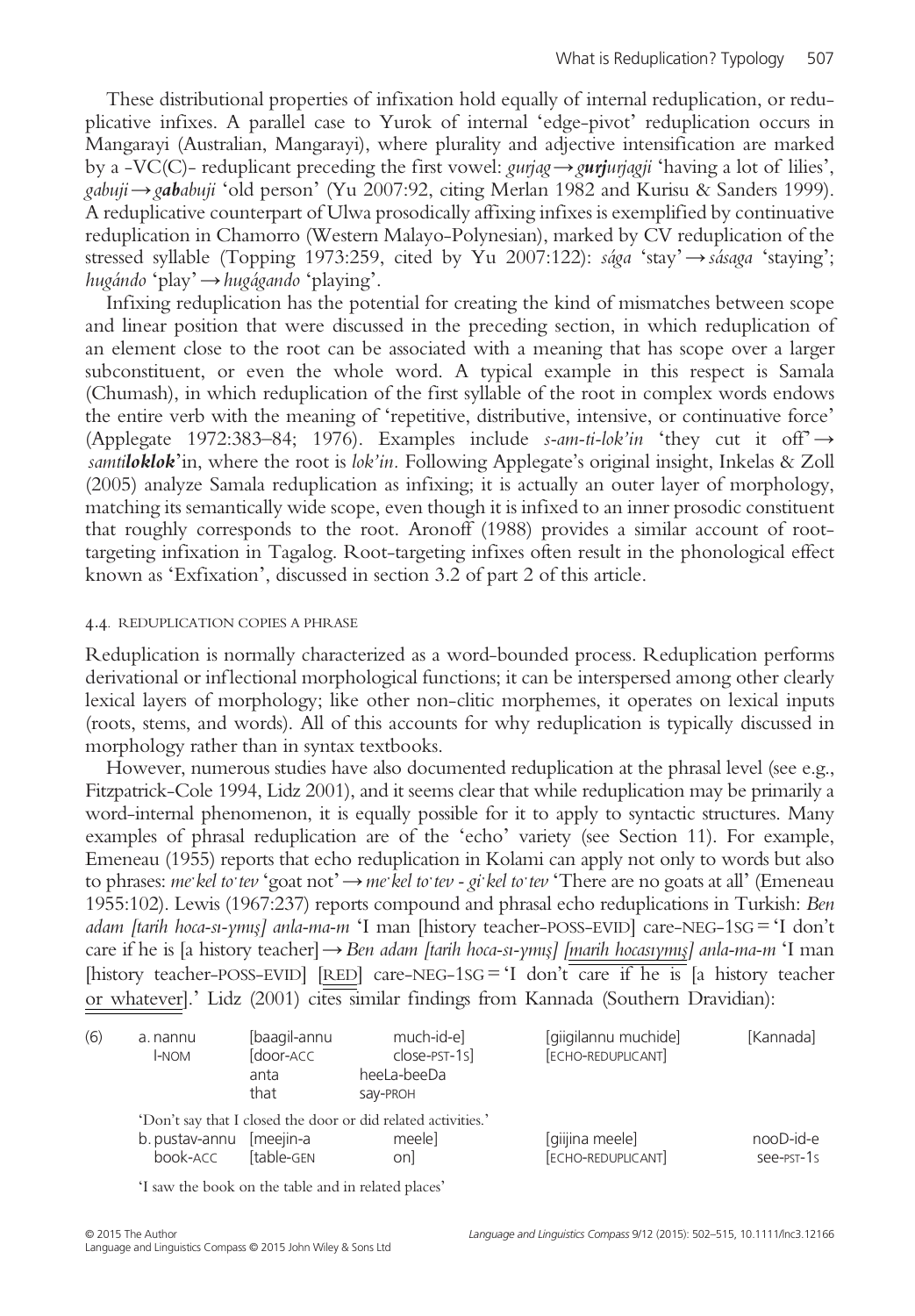A particularly interesting case of reduplication at the syntactic level is found in Fongbe (Niger-Congo, Kwa). As discussed by Collins (1994) and Lefebvre & Brousseau (2002:505), Fongbe verb doubling occurs in four syntactic constructions: temporal adverbials (7a), causal adverbials (7b), factives (7c), and predicate clefts (7d). In each case, an extra copy of the verb appears initially in the verb phrase. The fronted copy is either identical to the main verb or, for some speakers, truncated to its first syllable:

| (7) | a. | $s$ ís $\acute{o}$ ~sí<br>tremble                      | Kókú<br>Koku   | sísó<br>tremble                                                    | tlóló<br>as.soon.as | b3<br>and            | xèsí<br>fear | dì<br>get    | Bàyí<br>Bayi | [Fongbe] |
|-----|----|--------------------------------------------------------|----------------|--------------------------------------------------------------------|---------------------|----------------------|--------------|--------------|--------------|----------|
|     | b. | $s$ ís $\acute{o}$ ~sí<br>tremble                      | Kókú<br>Koku   | 'As soon as Koku trembled, Bayi got frightened'<br>sísó<br>tremble | útú<br>cause        | xèsí<br>fear         | dì<br>get    | Bàyí<br>Bayi |              |          |
|     | C. | $sis'$ ~sí<br>tremble                                  | dé-è<br>OP-RES | 'Because Koku trembled, Bayi got frightened'<br>Bàyí<br>Bavi       | sísó<br>tremble,    | $\mathcal{L}$<br>DEF | vέ<br>bother | nú<br>for    | mi<br>me     |          |
|     | d. | $sis'$ ~sí<br>tremble<br>'It is tremble that Koku did' | Wέ<br>it.is    | 'The fact that Bayi trembled bothered me'<br>Kókú<br>Koku          | sísó<br>tremble     |                      |              |              |              |          |

Reduplication at the phrasal level is problematic for theories that treat reduplication as affixation. First, affixation is normally considered a word-internal process, although the concept of phrasal affixation has been proposed, e.g., by Anderson (1992: ch.8), as a way of modeling clitics or even phrasally distributed inf lectional elements. Second, affixation as a phenomenon is normally understood to be restricted to monomorphemic, bound elements; a duplicated phrase is less compatible with this understanding. Third, unlike word-internal reduplication, phrasal reduplication is never infixing.

For all of these reasons, phrasal reduplication has been argued to lend itself to the compounding-style analysis of reduplication discussed in part 2 of this article.

# 5. Morphologically Complex Reduplicants

Some reduplication constructions involve reduplicants, which have internal morphological structure that is not directly related to that of the base. Such reduplicants appear to be morphologically constructed independently of the base, despite being closely related to it semantically and similar phonologically. Such cases also challenge the conception of reduplication as an affixation construction. We take up two such cases below: verb stem reduplication in Bantu languages and echo reduplication.

# 5.1. DEFAULT VERB STEM REDUPLICATION IN BANTU LANGUAGES

Recent studies of Bantu reduplication (Downing 1998ab, 1999ab, 2000, 2003, 2005, 2006; Hyman & Mtenje 1999; Hyman et al. 2009, among others) argue that verb stem reduplicants are (canonical) verb stems with internal structure. The phenomenon in question is illustrated by the data in (8) from Ndebele (S. 44, Zimbabwe; Sibanda 2004, Hyman et al. 2009). As discussed earlier (see example (2)), the locus of verbal reduplication in Ndebele is the derivational stem, which consists of the root and derivational suffixes, but excludes the obligatory final inf lectional suffix. Reduplicants are disyllabic and prefixed, as shown in (8). When the verb root itself is two syllables or longer, as in (8a), the reduplicant copies the first two open syllables of the stem. If the verb root is monosyllabic but combines with derivational suffixes such as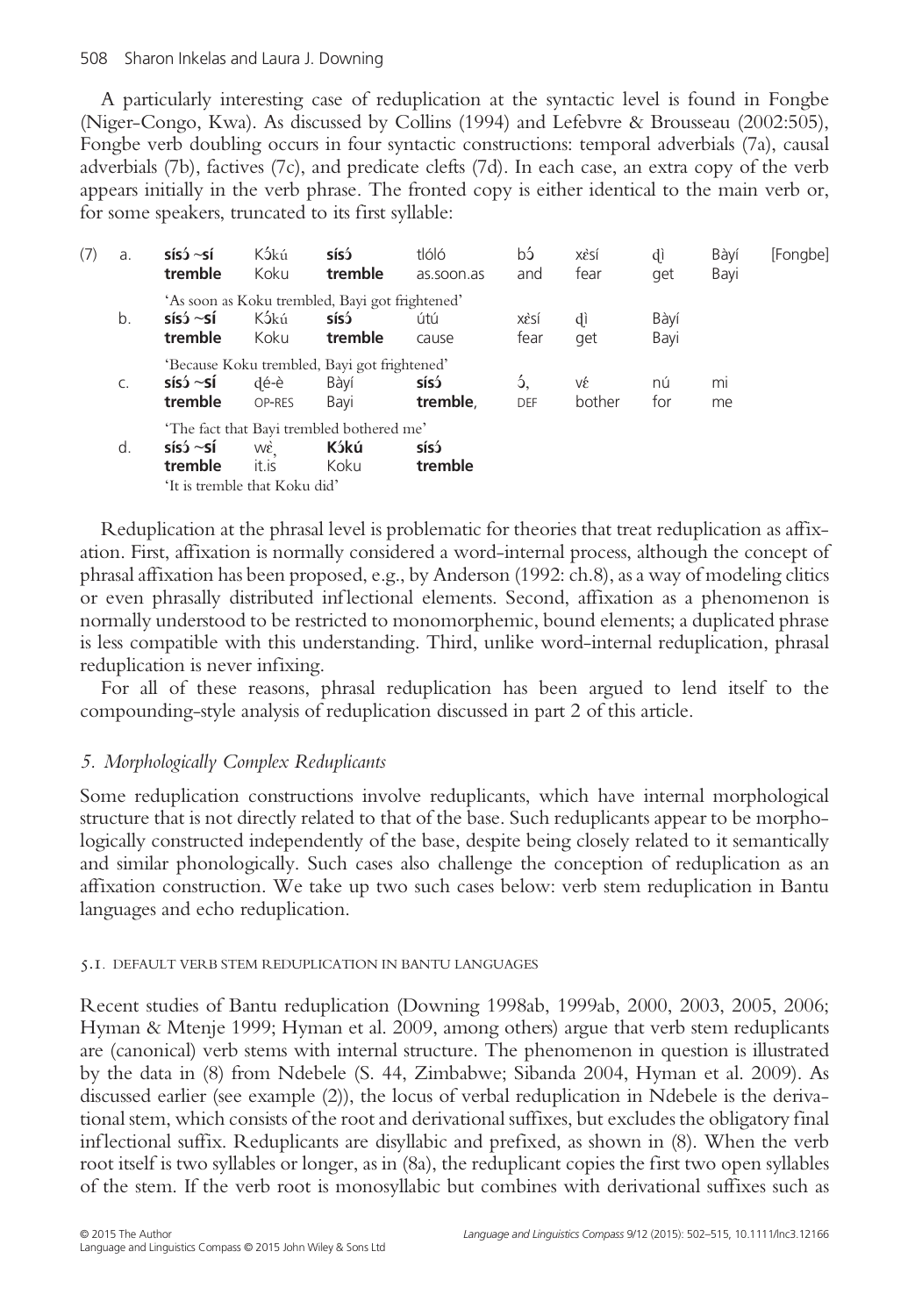applicative -el or causative -is, reduplication copies material from both, as in (8b). But reduplication cannot copy inf lectional suffixes. When the derivational stem (root plus derivational suffixes) is only monosyllabic, as in  $(8c)$ , the reduplicant recruits the semantically empty suffix  $-a$  to flesh out its obligatory disyllabic shape. This suffix is found on verb stems when one of the more contentful inflectional endings (e.g., subjunctive  $-e$  or perfective  $-i\ell$ ) is absent; it is the default morphological filler of the obligatory inflectional suffix position. Because the suffix -a has no meaning of its own, it is recruitable to f lesh out subminimal reduplicants even of verb stems that end in one of the other inf lectional suffixes.

| 8                            | stem            | reduplicated stem          | [Ndebele] |
|------------------------------|-----------------|----------------------------|-----------|
| a. 'INF-taste-FV'            | (uku-)nambith-a | (uku-)nambi+nambith-a      |           |
| 'INF-appear-FV'              | (uku-)bonakel-a | (uku-)bona+bonakel-a       |           |
| $b$ . INF-cultivate-APPL-FV' | (uku-)lim-el-a  | (uku-)lim-e+lim-el-a       |           |
| 'INF-cultivate-CAUS-fv'      | (uku-)lim-is-a  | (uku-)lim-i+lim-is-a       |           |
| C.'INF-cultivate-FV'         | (uku-)lim-a     | (uku-)lim-a+lim-a          |           |
| 'INF-cultivate-SUBI'         | (uku-)lim-e     | (uku-)lim- <b>a</b> +lim-e |           |
| 'INF-cultivate-PERF'         | (uku-)lim-ile   | (uku-)lim-a+lim-ile        |           |
| 'INF-send SUBI'              | (uku-)thum-e    | (uku-)thum-a+thum-e        |           |
| 'INF-send-PERF'              | (uku-)thum-ile  | (uku-)thum-a+thum-ile      |           |

Downing (1999c, 2000, 2005, 2006) characterizes the morphologically complex reduplicants of Ndebele and other Bantu languages as 'canonical stems'. The canonical verb stem in Bantu (e.g.,  $\lim_{a \to a}$  'cultivate', thum-a 'send') ends in the suffix -a and is minimally disyllabic; this is exactly the shape the reduplicant assumes when, because of various constraints on reduplication, it cannot copy the verb stem exactly. The ability of the reduplicant to assume the canonical morphological structure of verb stems even when that structure is not found in the apparent base of reduplication illustrates the potential morphological independence of reduplicant and base.

As Downing (1999ab) argues, additional evidence for internal morphological structure in Bantu verb stem reduplicants comes from languages where the reduplicant is a morphosyntactically related default stem, not an exact phonological copy of the base. For example, in Kinande (Bantu J40, DRC; Mutaka & Hyman 1990), the reduplicant of a causative verb stem optionally copies the causative suffix  $-\gamma$ - even though this can lead to a reduction in phonological identity between the reduplicant and the corresponding base segments: erí-bulya 'to ask'; erí-bulirya 'to ask for' reduplicates as, erí-bulya-bulirya; erí-buliranya 'to ask for each other' reduplicates as, erí-bulya-buliranya. Downing (1999b,c) points out that this kind of divergence between the reduplicant and the base is best accounted for if the reduplicant is required to be formally identical to a minimal causative stem morphologically related to the base verb stem. The reduplicant thus replicates both morphosyntactic and phonological information from the base verb stem, but exhibits different internal morphological organization.

## 5.2. ECHO REDUPLICATION AND MELODIC OVERWRITING

'Echo' reduplication is a term often applied to total reduplication constructions in which the beginning of the second copy is replaced by a fixed substring which cannot be analyzed as a phonological default string. Familiar English examples include the ironic or pejorative Yiddish-derived fancy-schmancy, resolutions-schmesolutions, in which the fixed substring [[m] stands in as the onset of the copy, replacing any existing initial consonant(s) (see e.g., Alderete et al. 1999). As mentioned above, the Kolami (Central Dravidian) 'et cetera' construction duplicates a word or phrase and replaces the initial (C)V of the second copy with gi (maasur 'men' → maasur-giisur 'men and the like', kota 'bring it!' $\rightarrow$ kota-gita 'bring it if you want to' (Emeneau 1955)).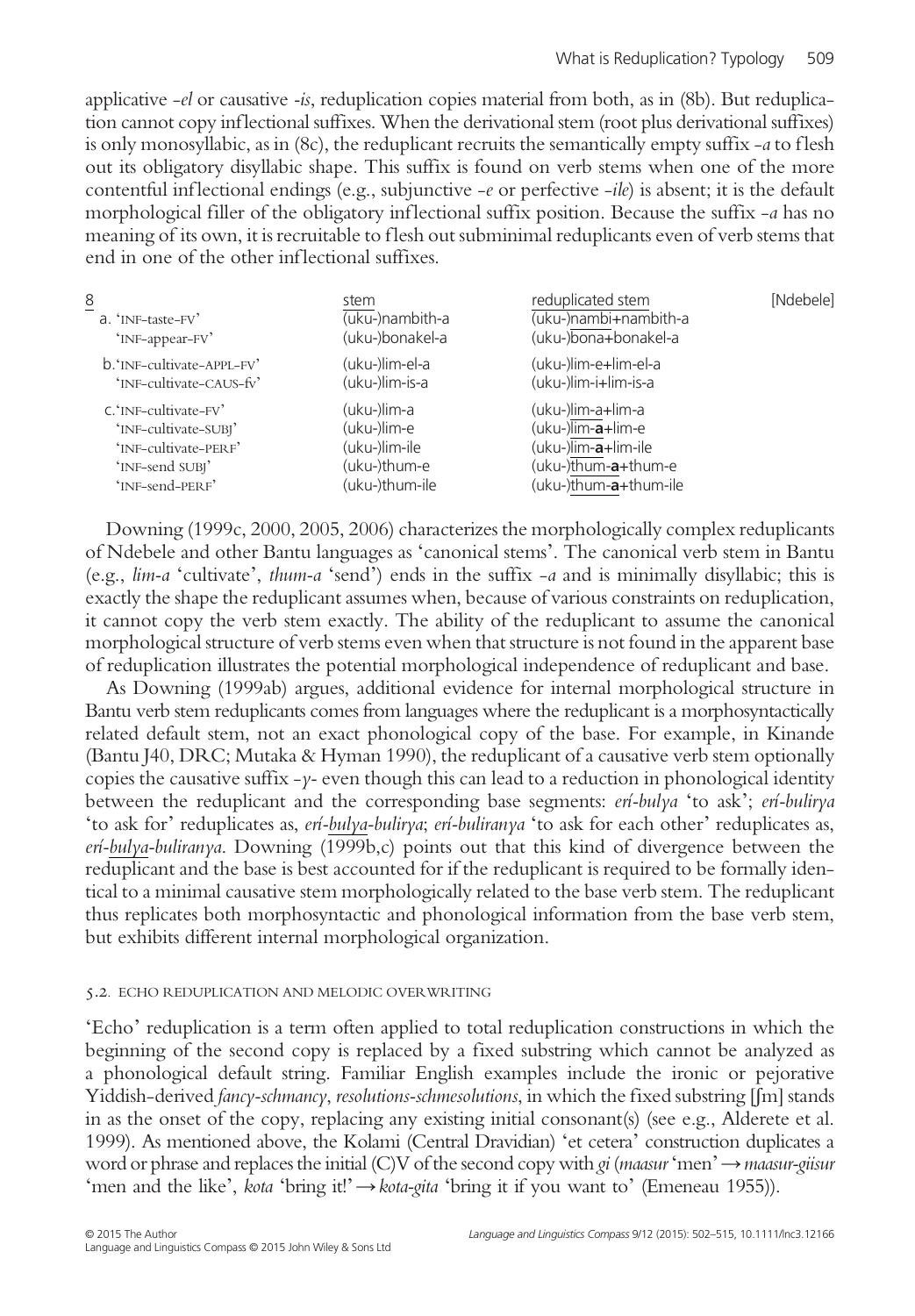## 510 Sharon Inkelas and Laura J. Downing

Echo reduplication is very common cross-linguistically and appears to be a contagious areal phenomenon, especially throughout South Asia, where pockets of it are found not just in Dravidian but also in Indo Aryan, Tibeto-Burman, and Austro-Asiatic languages (see e.g., Abbi 1991, Singh 2005, Keane 2001). Further west, an echo reduplication pattern meaning 'X and the like' is found in Turkish (Turkic), Armenian (Indo-European) and Abkhaz (Northwest Caucasian), languages from completely different families but spoken in the same general part of the world (see e.g., Johanson & Csato, 1998, Vaux 1998). Turkish has a well-known 'et cetera' construction involving m- (a) (Lewis 1967:237); parallel constructions are found in Armenian (b) (Vaux 1998:246), and Abkhaz (c) (Vaux 1996, cited in Inkelas & Zoll 2005).

| (9) | a. ağac    | 'tree'    | $\rightarrow$ ağac-mağac    | <b>Turkish</b> |
|-----|------------|-----------|-----------------------------|----------------|
|     | derai      | 'iournal' | $\rightarrow$ dergi-mergi   |                |
|     | b. patur   | 'fruit'   | $\rightarrow$ pətuk-mətuk   | [Armenian]     |
|     | c. gazá-k' | 'fool'    | $\rightarrow$ gazák'-mazák' | [Abkhaz]       |

Echo reduplication is often subject to the requirement that the fixed substring not be identical to the substring that the copy would otherwise begin with. Yip (1992, 1998) relates this pattern to the dissimilation often required in poetic rhyme. Thus, for example, in Hindi the 'et cetera' echo construction uses a replacive v-: narendra 'Narendra' (proper name)→narendravarendra 'undesirables like Narendra' (Singh 2005:266), tras 'grief'  $\rightarrow$  tras-vras 'grief and the like' (Nevins 2005:280). However, for stems that are already v-initial,  $\zeta$  is used instead: *vakil* 'lawyer'→vakil-šakil 'lawyers and the like' (Nevins 2005:280). In Kashmiri (Indic), v-replacement (gagur 'mouse' → gagur-vagur 'mouse and the like', poosh 'f lower' → poosh-voosh 'f lower and the like') alternates with p-replacement: vaan 'shop'  $\rightarrow$ vaan paan, v $\infty$ zul 'red' $\rightarrow$ v $\infty$ zul p $\infty$ ul (Koul, 2005:149). According to Lewis (1967), speakers cannot employ the Turkish m-construction when the input would begin with [m], and resort to a periphrastic alternative instead.

Alderete et al. (1999) propose that echo reduplication is a combination of affixation and reduplication. The fixed material in echo reduplication –  $shm$ - in English and  $gi$ - in Kolami – is an affix. It co-occurs with a phonologically copied reduplicant, with which it competes to fit into a constituent whose prosodic shape is determined by the reduplication construction.

| (10) | [maasur] <sub>CVVCV</sub> + [gi, RED] <sub>CVVCV</sub> | $\rightarrow$ maasur-giisur | [Kolami] |
|------|--------------------------------------------------------|-----------------------------|----------|
|      | $[kota]_{CVCV}$ + [gi, RED] $_{CVCV}$                  | →kota-gita                  |          |

Because the affix in echo reduplication typically replaces segmental material that would otherwise be expected to be copied, the term 'Melodic Overwriting' has been invoked for this type of construction (see e.g., Yip 1992, McCarthy & Prince 1996, Alderete et al. 1999). On the view that the fixed, overwriting element is an affix, echo reduplication patterns with Bantu reduplication is showing that the reduplicative complex can have internal morphological structure which differs from that of the base.

# 6. Reduplication Without Phonological Identity

In its canonical form, reduplication involves a high degree of phonological identity between reduplicant and base. We have seen cases, in Bantu and in echo reduplication, of minor morphological deviations which can disrupt this identity. Markedness-driven phonological alternations applying to the output of reduplication are another minor identity-disrupting force, as discussed in part 2 of this article. However, in some languages, we find a much greater divergence between the form of the reduplicative morpheme and its base than can be attributed to such pressures. In the cases discussed in this section, the reduplicant is a semantic, but not a phonological, double of its base. These cases represent an extreme endpoint of a scale of morphological independence between base and reduplicant.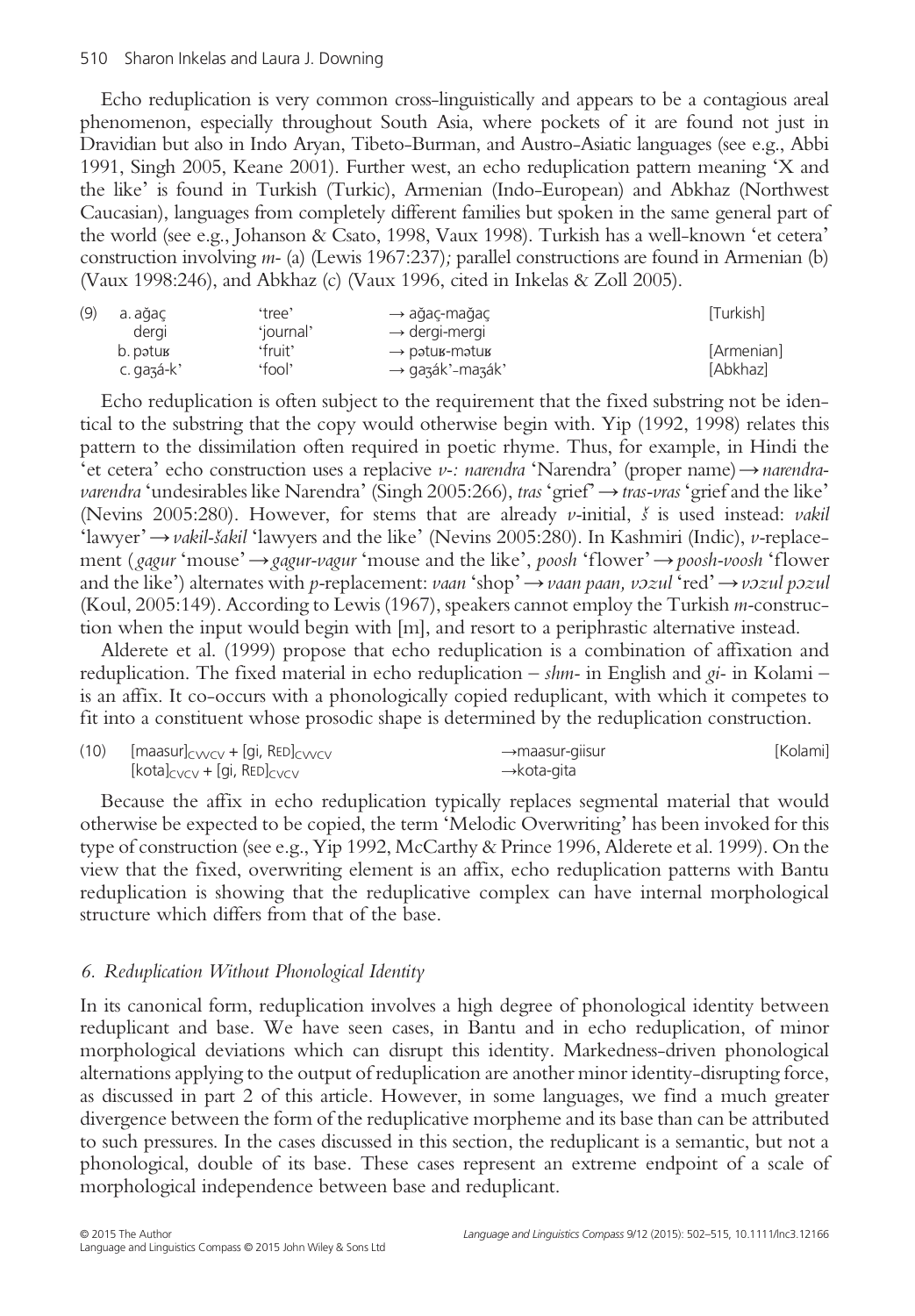In Sye (Oceanic) reduplication, base and reduplicant can consist of different suppletive allomorphs of the same lexeme. Most Sye verb roots have two different forms (Crowley 1998:81, Crowley 2002), termed here for convenience stem 1 and stem 2. Examples can be seen in (11a). Many stem 1-stem 2 pairs exhibit a relatively transparent relationship, e.g., aruvo ~ naruvo 'sing', owi ~ nowi 'plant'. In other cases, the relationship is opaque enough to motivate treating the allomorphy as suppletive (though cf. Frampton 2009). Examples include owi ~ awi 'leave', ovoli ~ aompoli 'turn it', and velom ~ ampelom (singular imperative only)/elom 'come'. Crowley (1998:82) likens such pairs to 'strong verb alternations in Germanic languages'. Each affixation construction in Sye selects for one of these two stem shapes. (11b) illustrates the same root combining with two different prefixes, one of which calls for stem 1 (arinova) and the other of which calls for stem 2 (narinova). The point relevant to reduplication, made by Crowley, is that stem reduplication in morphological contexts calling for stem 1 yields two copies of stem 1, whereas stem reduplication in contexts that call for stem 2 yields stem 2– stem 1 (11c) (Crowley 1998: 79, 84; 2002:704).

| (11) | a. | Stem                                  | Stem2                                  | gloss     | [Sye] |
|------|----|---------------------------------------|----------------------------------------|-----------|-------|
|      |    | arinova                               | narinova                               | 'provoke' |       |
|      |    | omol                                  | amol                                   | 'fall'    |       |
|      | b. | etw-arinova-q                         | co- <b>narinowa</b> -nt                |           |       |
|      |    | 2sG.IMP.NEG-provoke <sub>1</sub> -1sG | 3SG.FUT-provoke <sub>2</sub> -1PL.INCL |           |       |
|      |    | 'Don't provoke me!'                   | '(S) he will provoke us'               |           |       |
|      | C. | CW-amol-omol                          |                                        |           |       |
|      |    | $3.FUT-fall2-fall1$                   |                                        |           |       |
|      |    | 'they will fall all over'             |                                        |           |       |
|      |    |                                       |                                        |           |       |

Inkelas & Zoll (2005), building on proposals by Singh (1982, 2005), point to cases of this kind in arguing that reduplicative identity may, in some cases, be solely semantic. Sye reduplication consists of selecting the same lexeme twice, potentially drawing upon different, phonologically discrepant, and suppletive allomorphs each time.

Another instance of reduplication involving different allomorphs of the same morpheme occurs in Chechen (Nakh-Dagestanian, Nakh), in which reduplication is one strategy for satisfying the syntactic requirements of a second position clitic (Conathan & Good 2000; see also Peterson 2001 and Good 2006 on closely related Ingush). As shown in (12), chained clauses are marked by an enclitic particle 'a (=IPA  $[2a]$ ), which immediately precedes the inflected, phrase-final, main verb (Conathan & Good 2000:50). This enclitic must be preceded by another element in the same clause. If neither an object (12a) nor a deictic proclitic or preverb (12b) is present to host the enclitic, the obligatory pre-clitic position is filled by reduplicating the verb (12c). ('B' (12a) and 'D' (12b) represent gender agreement.)

| (12) | a.                                              | Cickuo,<br>cat.ERG | lch'aara<br>lfish                       | $=$ <sup>2</sup> $a$<br>$=\&$ | qinal <sub>VP</sub><br>see P <sub>VP</sub> | 'n.<br>3S.ABS       | bu'u<br>B.eat.PRS | [Chechen]  |
|------|-------------------------------------------------|--------------------|-----------------------------------------|-------------------------------|--------------------------------------------|---------------------|-------------------|------------|
|      |                                                 |                    | 'The cat, having seen a fish, eats it.' |                               |                                            |                     |                   |            |
|      | b.                                              | Ahmada,            | <b>Ikiekhat</b>                         | jaaz                          | $=$ <sup>2</sup> $a$                       | $\dim a_{\nu P}$    | zhejna            | dueshu     |
|      |                                                 | Ahmad. ERG         | <b>fletter</b>                          | write                         | $=8$                                       | D.do.p <sub>P</sub> | book              | D.read.PRS |
|      | 'Ahmad, having written a letter, reads a book.' |                    |                                         |                               |                                            |                     |                   |            |
|      | C.                                              | Ahmad,             | ٢a                                      | $=$ <sup>2</sup> $a$          | $\lim_{v \to c}$                           | dfa-vaghara         |                   |            |
|      |                                                 | Ahmad              | stay.INF <sub>RED</sub>                 | $=$ &                         | stay. $PP_{\vee P}$                        | DX.V.go.WP          |                   |            |
|      |                                                 |                    | 'Ahmad stayed (for a while) and left.'  |                               |                                            |                     |                   |            |

The Chechen reduplicant, subscripted above as 'RED', occurs in the infinitive form, while the main verb is inf lected. Inf lected verbs require a different form of the verb stem than that used in the infinitive. In some cases, the stem allomorphy is clearly suppletive, e.g., *Dala* 'to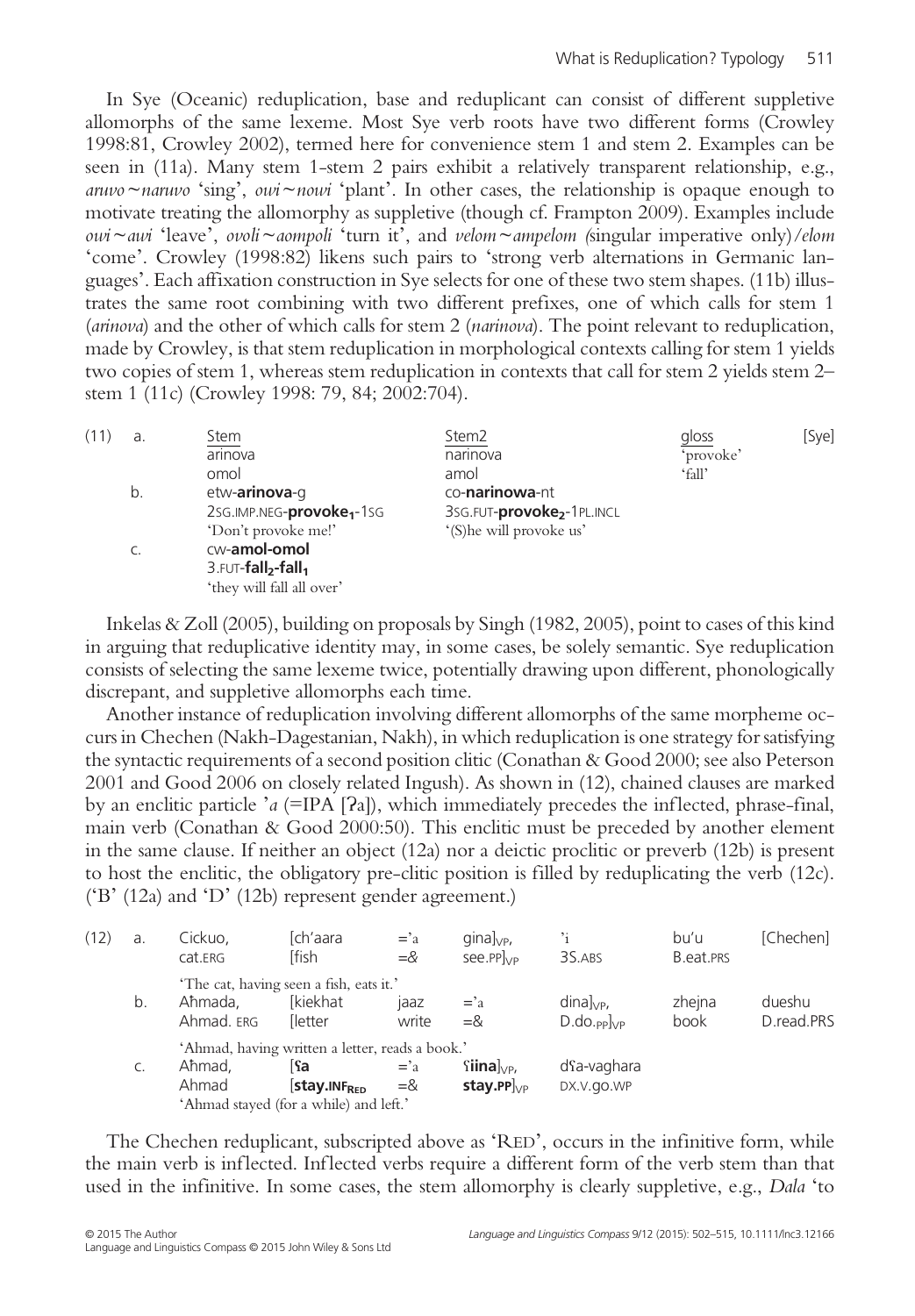give' vs. lwo'gives', or Dagha'to go' vs. Duedu 'goes'. As Conathan & Good (2000:54) observe, the result is that Chechen can exhibit suppletive allomorphy differences between base and reduplicant.

Inkelas and Zoll (2005) relate reduplication of the type seen in Chechen and Sye to synonym compounding constructions of the sort discussed by Singh (1982). As illustrated in (13), a construction in Modern Hindi (Indic) pairs synonymous adjectives, the first of native origin and the second of Perso-Arabic origin, to give an overall meaning of '[noun] et cetera' (Singh 2005:271):

| (13) | a. | tan<br>'body' [+native]        | badan<br>'body' [-native]      | tan-badan<br>'body, etc.'         | [Hindi] |
|------|----|--------------------------------|--------------------------------|-----------------------------------|---------|
|      |    | vivaah<br>'marriage' [+native] | shaadi<br>'marriage' [-native] | vivaah-shaadi<br>'marriage, etc.' |         |

Structurally, this construction is parallel to Sye reduplication in juxtaposing semantically identical lexical constituents (synonyms in Hindi, suppletive allomorphs in Sye).

Once total reduplication and synonym constructions are connected conceptually, it also becomes possible to relate both of these to compounding constructions requiring different degrees of semantic similarity across daughters, including part-whole and even antonym constructions. In Acehnese, for example, Durie (1985:40-44) documents a construction that pairs words of opposite meaning to yield a word whose meaning encompasses both:

| (14) | tuha-muda      | 'old and voung'       | [Acehnese] |
|------|----------------|-----------------------|------------|
|      | bloe-publoe    | 'buy and sell'        |            |
|      | uroe-malam     | 'day and night'       |            |
|      | beungöh-seupôt | 'morning and evening' |            |

# 7. Conclusion

Because of its unique property of duplication, reduplication is often studied in isolation from other morphological and syntactic constructions of language. What we hope to have shown in this overview, however, is that reduplication is not morphologically monolithic, nor is it morphologically isolated. Rather, reduplication is a collection of morphological constructions unified by the property of some kind of identity. Each reduplication construction coexists and interacts and shares properties with other morphological and syntactic constructions in the same language.

If we posit that the canonical example of reduplication is total word reduplication, then we can characterize the constructions covered in this survey as deviating from this canon in numerous directions. Like non-reduplicative constructions, reduplication can target a root, or a stem, a phrase, or even an affix. Reduplication can create two copies of a stem which have the same meaning but differ in the morphs that comprise them; in this way, it structurally resembles compounding constructions involving semantically related lexemes. Reduplication can be partial instead of total; partial reduplication resembles non-reduplicative affixation constructions in being adfixing or infixing. It is important for theories of reduplication to keep this variety in mind, rather than focusing on only one narrow morphological subtype of reduplication.

Having situated reduplication in morphological context, we turn in part 2 of this article to formal analyses of reduplication and to theories of reduplicative form.

# Short Biographies

Sharon Inkelas is Professor of Linguistics at the University of California, Berkeley. Since her Stanford University dissertation (1989), her research has focused on the phonology-morphology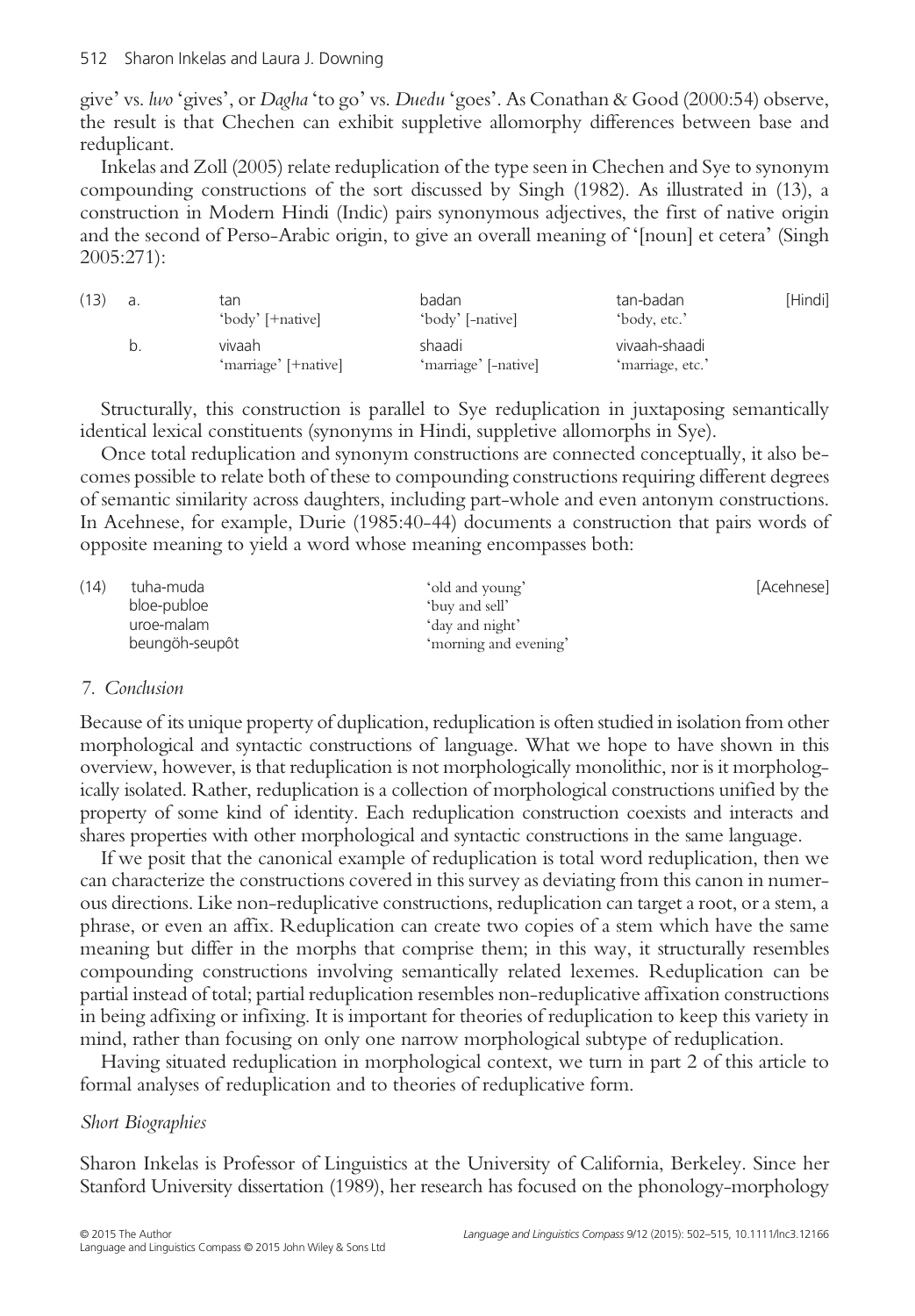interface, as represented most recently by her 2014 book, The Interplay of Morphology and Phonology (Oxford University Press). In 2005, she published Reduplication: Doubling in Morphology (Cambridge University Press), co-authored with Cheryl Zoll. Other focal research interests include affix ordering and combinatorics; children's acquisition of phonology; and, most recently, the phonological behavior of contour segments. She has published in a variety of journals, including Morphology, Phonology, Natural Language and Linguistic Theory, and

Language. Laura J. Downing is the Professor of African Languages at the University of Gothenburg, Sweden. Her central research interest since her dissertation (University of Illinois at Urbana-Champaign 1990) has been the prosody of Bantu languages, including prosodic morphology and the phonology-syntax interface. Her work on these topics has been published in a variety of journals, such as Africana Linguistica, Journal of African Languages and Linguistics, Lingua, Natural Language and Linguistic Theory and Phonology, as well as numerous anthologies. She is the author of the Oxford University Press monograph, Canonical Forms in Prosodic Morphology, and, with Prof. Al Mtenje, she is currently writing a phonological grammar of Chichewa, to be published by Oxford University Press.

# Notes

\* Correspondence address: Laura Downing, Göteborgs universitet, Languages and Literatures, Box 200, SPL, Göteborgs universitet, 405 30 Göteborg, Sweden. E-mail: laura.downing@sprak.gu.se

 $1$  Most language classifications (genus and sometimes also subfamily) are taken from the World Atlas of Linguistic Structures (Haspelmath et al. 2005), available online at<http://wals.info>. Bantu languages are classified, following the practice in the literature, with their Guthrie number, accompanied by their name of the country in which they are primarily spoken.

# Works Cited

Abbi, A. 1991. Reduplication in South Asian languages: an areal, typological and historical study. New Delhi: Allied Publishers Limited.

Alderete, J., J. Beckman, L. Benua, A. Gnanadesikan, J. McCarthy, and S. Urbanczyk. 1999. Reduplication with fixed segmentism. Linguistic Inquiry 30:327–64.

Anderson, S. R. 1992. A-morphous morphology. Cambridge: Cambridge University Press.

Applegate, R. 1972. Ineseño Chumash grammar. University of California, Berkeley Ph.D. dissertation.

—— 1976. Reduplication in Chumash. In Langdon, M., and S. Silver (eds), Hokan studies. The Hague: Mouton. 271–83. Aronoff, M. 1988. Head operations and strata in reduplication: a linear treatment. Yearbook of Morphology 1:1–15.

Bakker, P, and M. Parkvall. 2005. Reduplication in pidgins and creoles. Studies on reduplication, Hurch B., and V. Mattes (eds). Berlin: Mouton de Gruyter. 511–31.

Broselow, E., and J. McCarthy. 1983. A theory of internal reduplication. The Linguistic Review 3. 25–88.

Cohn, A. 1989. Stress in Indonesian and bracketing paradoxes. Natural Language and Linguistic Theory 7:167–216.

Collins, C. 1994. The factive construction in Kwa. Travaux de recherche sur le créole haïtien 23:31–65.

Conathan, L., and J. Good. 2000. Morphosyntactic reduplication in Chechen and Ingush. Proceedings of the Chicago linguistic society 36–2: the panels, Okrent A., and J. P. Boyle (eds). Chicago: Chicago Linguistic Society. 49–61.

Crowley, T. 1998. An erromangan (Sye) grammar. Oceanic Linguistics Special Publication no. 27. Honolulu: University of Hawaii Press.

—— 2002. Sye. The oceanic languages, Lynch J., M. Ross and T. Crowley (eds). Richmond: Curzon Press. 694–722. Dixon, R. 1988. A grammar of Boumaa Fijian. Chicago: University of Chicago Press.

Downing, L. J. 1997. Correspondence effects in Siswati reduplication. Studies in the Linguistic Sciences 25:81–95.

— 1998a. Prosodic misalignment and reduplication. Yearbook of Morphology 1997:83-120.

—— 1998b. Prosodic stem≠ prosodic word in Bantu. Studies on the phonological word, T. Hall and U. Kleinhenz (eds), Current Studies in Linguistic Theory. Amsterdam: Benjamins. 73–98.

— 1999a. Morphological constraints on Bantu reduplication. Linguistic Analysis 29:6-46.

—— 1999b. Onset motivated overcopy in reduplication. Proceedings of the xth Western Conference on Linguistics. Fresno.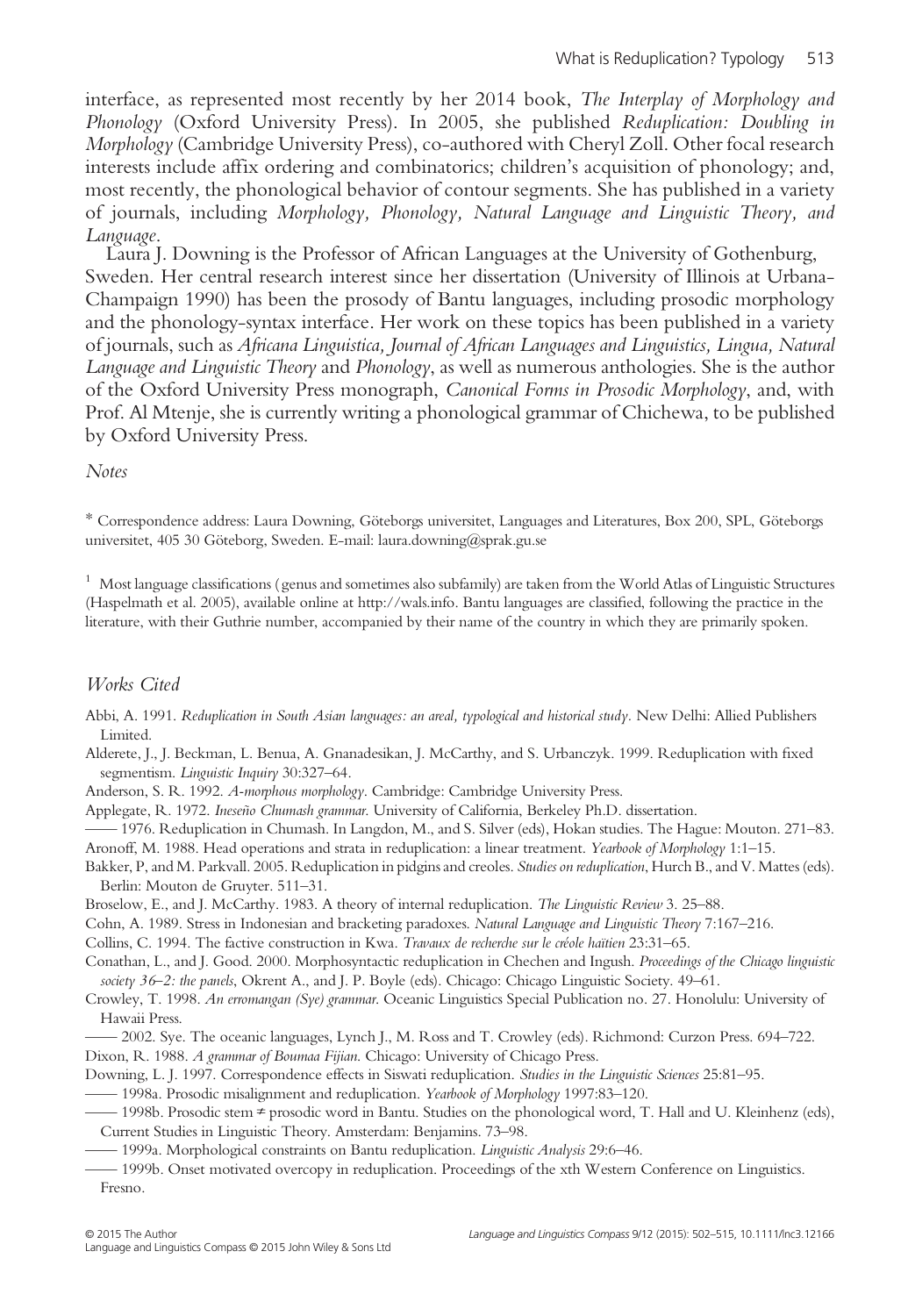#### 514 Sharon Inkelas and Laura J. Downing

—— 1999c. Verbal reduplication in three Bantu languages. In Kager R., H. van der Hulst & W. Zonneveld, eds. The prosody-morphology interface. Cambridge: Cambridge University Press, 62–89.

- —— 2000. Morphological and prosodic constraints on Kinande verbal reduplication. Phonology 17:1–38.
- —— 2003. Compounding and tonal non-transfer in Bantu languages. Phonology 20, 1–42.
- —— 2005. Morphology conditions minimality in Bantu languages. In Bostoen, K. and J. Maniacky, eds. Studies in African Comparative Llinguistics, with special focus on Bantu and Mande. Tervuren: Royal Museum for Central Africa, 259–80. - 2006. Canonical forms in prosodic morphology. Oxford: Oxford University Press.
- Durie, M. 1985. A grammar of Acehnese: on the basis of a dialect of North Aceh. Dordrecht: Foris.
- Emeneau, M. 1955. Kolami: a Dravidian language. Berkeley: University of California Press.
- Fitzpatrick-Cole, J. 1994. The prosodic domain hierarchy in reduplication. Stanford University dissertation.
- Frampton, J. 2009. Distributed reduplication. Cambridge, MA: MIT Press.
- Garrett, A. 2001. Reduplication and infixation in Yurok: morphology, semantics, and diachrony. International Journal of American Linguistics 67:264–312.
- Geraghty, P. 2002. Nadrogā. The oceanic languages, Lynch J., M. Ross and T. Crowley (eds). Richmond: Curzon Press. 833–47.
- Good, J. 2006. Rarum begets rarum: a rare clitic and morphosyntactic reduplication in Chechen and Ingush. Rara and Rarissima conference. Max Planck Insititute for Evolutionary Anthropology, Leipzig
- Green, T. M. 1999. A lexicographic study of Ulwa. MIT dissertation.

Harley, H, and M. F. Leyva. 2009. Form and meaning in Hiaki (Yaqui) verbal reduplication. International Journal of American Linguistics 75:233–72.

- ——Haspelmath, M., M. Dryer, D. Gil, and B. Comrie (eds.) 2005. The world atlas of language structures. Oxford: Oxford University Press.
- Haugen, J. 2009. Three challenges for morphological doubling theory. Workshop on the division of labor between morphology and phonology. Meertens Instituut, Amsterdam. Handout downloadable from [http://www.uni-leipzig.de/](http://www.uni-leipzig.de/%7Eexponet/Slides/Amsterdam/Haugen.pdf) [%7Eexponet/Slides/Amsterdam/Haugen.pdf](http://www.uni-leipzig.de/%7Eexponet/Slides/Amsterdam/Haugen.pdf)
- Healey, P. M. 1960. An Agta grammar. Summer Institute of Linguistics: Philippine Branch, Manila.
- Hyman, L. M. 2009. The natural history of reduplication in Bantu. Morphology 19. 177–206.
- Hyman, L. M., and A. Mtenje. 1999. Prosodic morphology and tone: the case of Chichewa. The prosody-morphology interface, Kager R., H. van der Hulst and W. Zonneveld (eds). Cambridge: Cambridge University Press. 90–133.
- Hyman, L. M., S. Inkelas, and G. Sibanda. 2009. Morphosyntactic correspondence in Bantu reduplication. The nature of the word: essays in honor of Paul Kiparsky, Hanson K., and S. Inkelas (eds). Cambridge: MIT Press. 273–309.
- Inkelas, S., and C. Zoll. 2005. Reduplication: doubling in morphology. Cambridge: Cambridge University Press.
- ——Johanson, L., and E. Csato (eds.) 1998. The Turkic Languages. New York: Routledge.
- Keane, E. 2001. Echo words in Tamil. Oxford University dissertation.
- Kiparsky, P. 2010. Reduplication in Stratal OT. In Uyechi, L., and L. H. Wee (eds.), Reality exploration and discovery: pattern interaction in language and life, 125–42. Stanford: CSLI Publications.
- Kimenyi, A. 2002. A tonal grammar of Kinyarwanda: an autosegmental and metrical analysis. Lewiston, NY: E. Mellen Press.

Kiyomi, S. 1993. A typological study of reduplication as a morpho-semantic process: evidence from five language families (Bantu, Australian, Papuan, Austroasiatic and Malayo-Polynesian). Ph.D. dissertation, Indiana University.

- Koul, O. N. 2005. Studies in Kashmiri Linguistics. Delhi: Indian Institute of Language Studies.
- Kouwenberg, S. (ed.) 2003. Twice as meaningful. London: Battlebridge.
- Kurisu, K., and N. Sanders. 1999. Infixal nominal reduplication in Mangarayi. Phonology at Santa Cruz 6:47–56.
- Lefebvre, C., and A. M. Brousseau. 2002. A grammar of Fongbe. Berlin: Mouton de Gruyter.
- Lewis, G. 1967. Turkish grammar. Oxford: Oxford University Press.
- Lidz, J. 2001. Echo-reduplication in Kannada and the theory of word formation. The Linguistic Review 18:375–94.
- Lincoln, P. 1976. Describing Banoni, an Austronesian language of Bougainville. University of Hawaii dissertation.
- Lynch, J. 2002. Ulithian. The Oceanic Languages, Lynch J., M. Ross and T. Crowley (eds). Richmond: Curzon Press. 792–803.
- Lynch, J., and M. Ross. 2002. Banoni. The oceanic languages, Lynch J., M. Ross and T. Crowley (eds). Richmond: Curzon Press. 440–55.
- Marantz, A. 1982. Re reduplication. Linguistic Inquiry 13:483–545.
- Marlo, M. 2002. Reduplication in Lusaamia. vol. 02–03. IULC Working Papers Online
- McCarthy, J., and A. Prince. 1986. Prosodic morphology. University of Massachusetts, Amherst and Brandeis University, ms.
- McCarthy, J., and A. Prince. 1990. Foot and word in Prosodic Morphology: the Arabic broken plural. Natural Language and Linguistic Theory 8:209–82.
- ——. 1993. Generalized alignment. In G. Booij and J. van Marle (eds.), Yearbook of morphology 1993. Dordrecht: Kluwer Academics. 79–153.